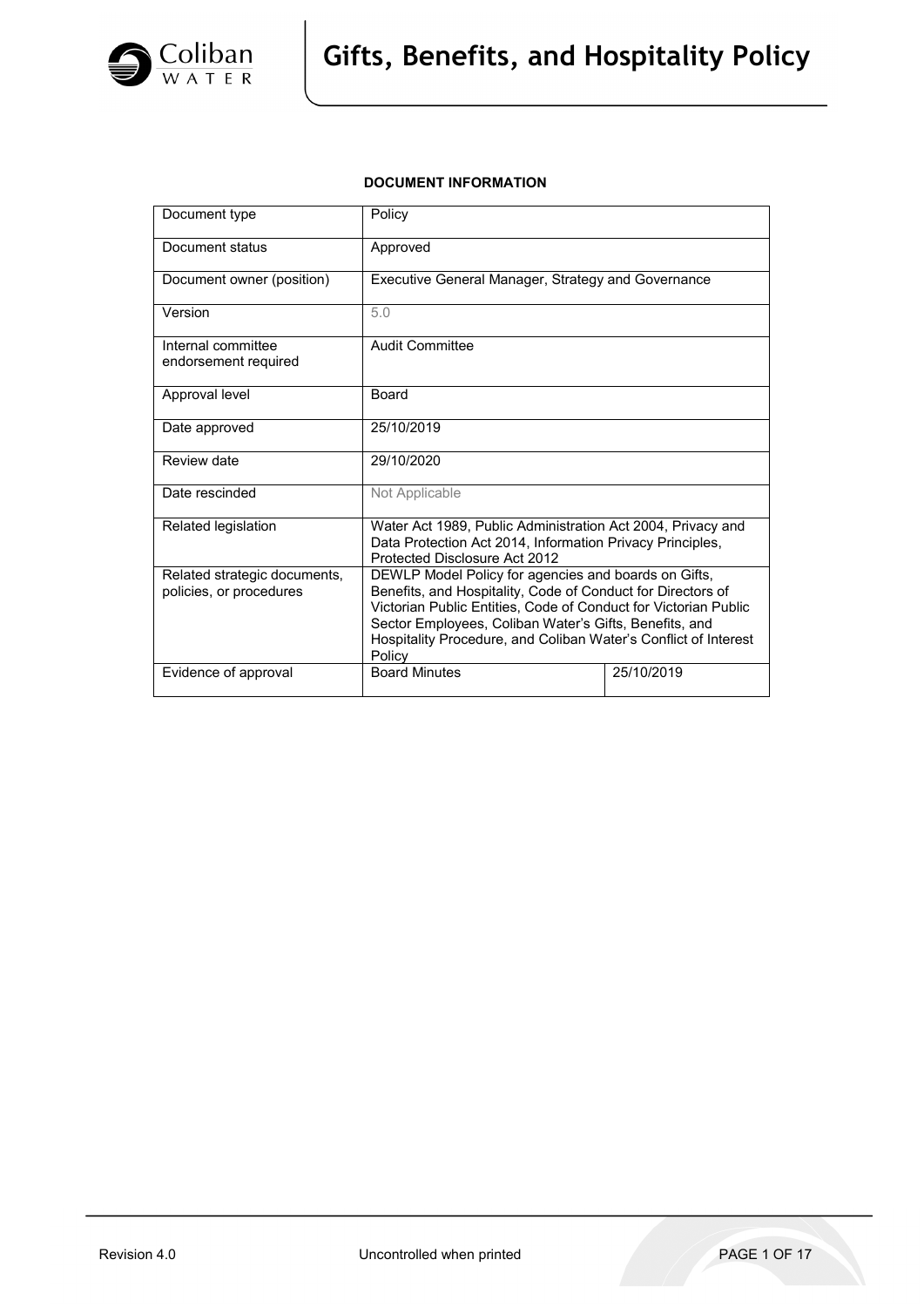

# **1 Purpose**

This policy states Coliban Water's position on:

- responding to offers of gifts, benefits and hospitality; and
- providing gifts, benefits and hospitality.

This policy is intended to support individuals and Coliban Water to avoid conflicts of interest and maintain high levels of integrity and public trust.

Coliban Water has issued this policy to support behaviour consistent with the Code of Conduct for Victorian Public Sector Employees and the Code of Conduct for Directors of Victorian Public Entities. All employees are required under clause 1.2 of the employees' Code to comply with this policy. Clause 1.2 of the directors' code also recognises the importance of this policy.

# **2 Scope**

This policy applies to all workplace participants. For the purpose of this policy, this comprises: executives, Board Directors, employees, contractors and consultants and any individuals or groups undertaking activity for or on the behalf of Coliban Water.

# **3 Policy Statement**

This policy has been developed in accordance with the requirements outlined in the minimum accountabilities for the management of gifts, benefits and hospitality issued by the Victorian Public Sector Commission. As well as being incorporated into the provisions of this policy, the minimum requirements are listed in Schedule A.

Coliban Water is committed to and will uphold the following principles in applying this policy:

**Impartiality** – workplace participants have a duty to place the public interest above their private interests when carrying out their official functions. They will not accept gifts, benefits or hospitality that could raise a reasonable perception of, or actual, bias or preferential treatment. Workplace participants do not accept offers from those about whom they are likely to make business decisions.

**Accountability** – workplace participants are accountable for:

- declaring all non-token offers of gifts, benefits and hospitality;
- declining non-token offers of gifts, benefits and hospitality, or where an exception applies under this policy, seeking approval to accept the offer; and
- the responsible provision of gifts, benefits and hospitality.

Workplace participants with direct reports are accountable for overseeing management of their direct reports' acceptance or refusal of non-token gifts, benefits and hospitality, modelling good practice and promoting awareness of gifts, benefits and hospitality policies and processes.

**Integrity** – workplace participants strive to earn and sustain public trust through providing or responding to offers of gifts, benefits and hospitality in a manner that is consistent with community expectations. Workplace participants will refuse any offer that may lead to an actual, perceived or potential conflict of interest.

**Risk-based approach** – Coliban Water, through its policies, processes and Audit Committee, will ensure gifts, benefits and hospitality risks are appropriately assessed and managed. Workplace participants with direct reports will ensure they are aware of the risks inherent in their team's work and functions and monitor the risks to which their direct reports are exposed.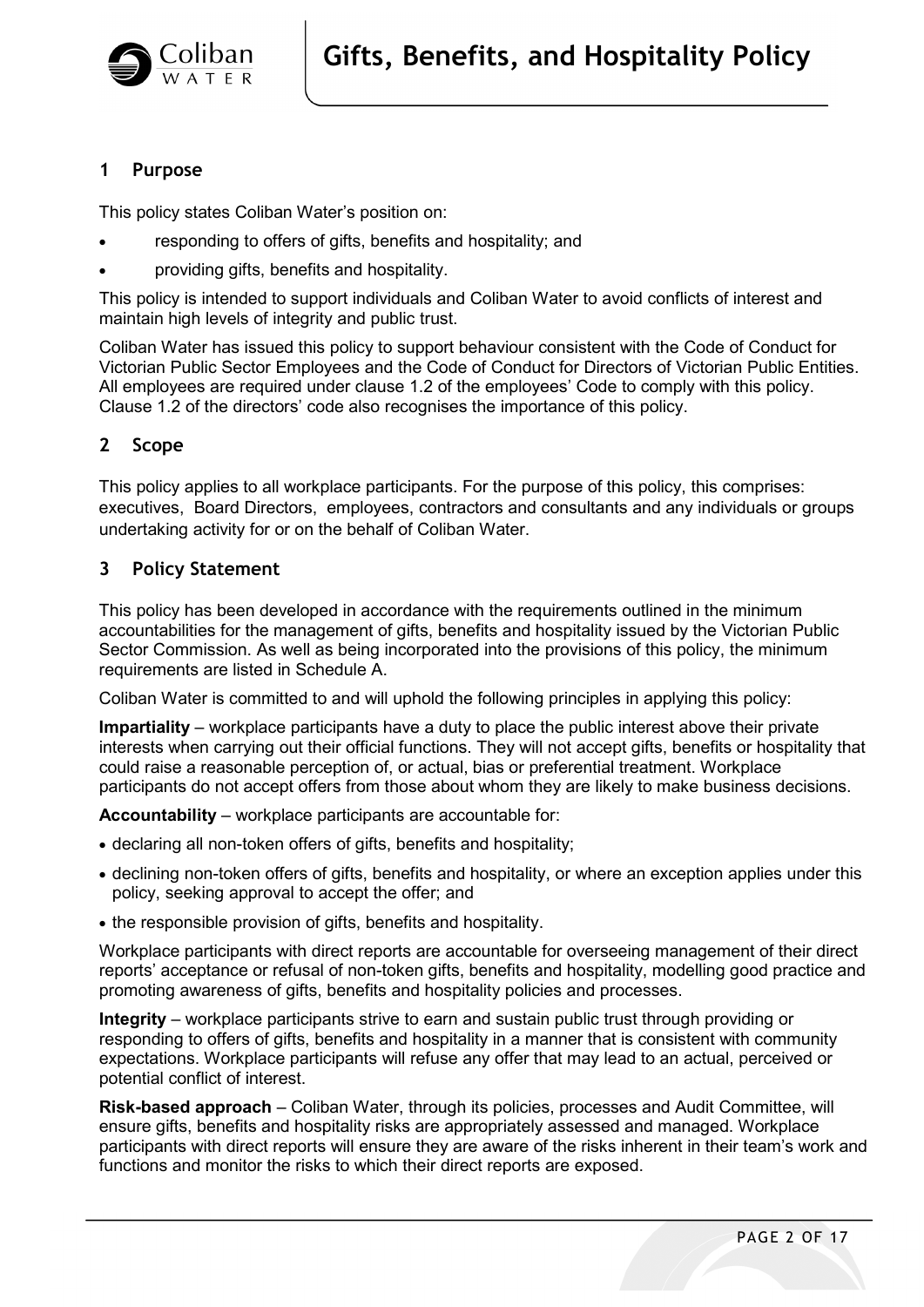

# **4 Definitions**

#### Business associate

An individual or body that the public sector organisation has, or plans to establish, some form of business relationship with, or who may seek commercial or other advantage by offering gifts, benefits or hospitality.

#### **Benefits**

Benefits include preferential treatment, privileged access, favours or other advantage offered to an individual. They may include invitations to sporting, cultural or social events, access to discounts and loyalty programs and promises of a new job.

The value of benefits may be difficult to define in dollars, but as they are valued by the individual, they may be used to influence the individual's behaviour.

## Bribe

A 'bribe' is an offer of money or other inducement made with the intention to corruptly influence a workplace participant in the performance of their duties. Bribery or attempted bribery of a public official is a criminal offence

# Ceremonial gifts

Ceremonial gifts are official gifts provided as part of the culture and practices of communities and government, within Australia or internationally. Ceremonial gifts are usually provided when conducting business with official delegates or representatives from another organisation, community or foreign government.

#### Conflict of interest

#### Conflicts may be:

Actual: There is a real conflict between a workplace participant's public duties and private interests.

Potential: A workplace participant has private interests that could conflict with their public duties. This refers to circumstances where it is foreseeable that a conflict may arise in future and steps should be taken now to mitigate that future risk.

Perceived: The public or a third party could reasonably form the view that a workplace participant's private interests could improperly influence their decisions or actions, now or in the future.

#### **Gifts**

Gifts are free or discounted items or services and any item or service that would generally be seen by the public as a gift. These include items of high value (e.g. artwork, jewellery, or expensive pens), low value (e.g. small bunch of flowers), consumables (e.g. chocolates) and services (e.g. painting and repairs). Fundraising by public sector organisations that is consistent with relevant legislation and any government policy is not prohibited under the minimum accountabilities.

#### **Hospitality**

Hospitality is the friendly reception and entertainment of guests. Hospitality may range from light refreshments at a business meeting to expensive restaurant meals and sponsored travel and accommodation.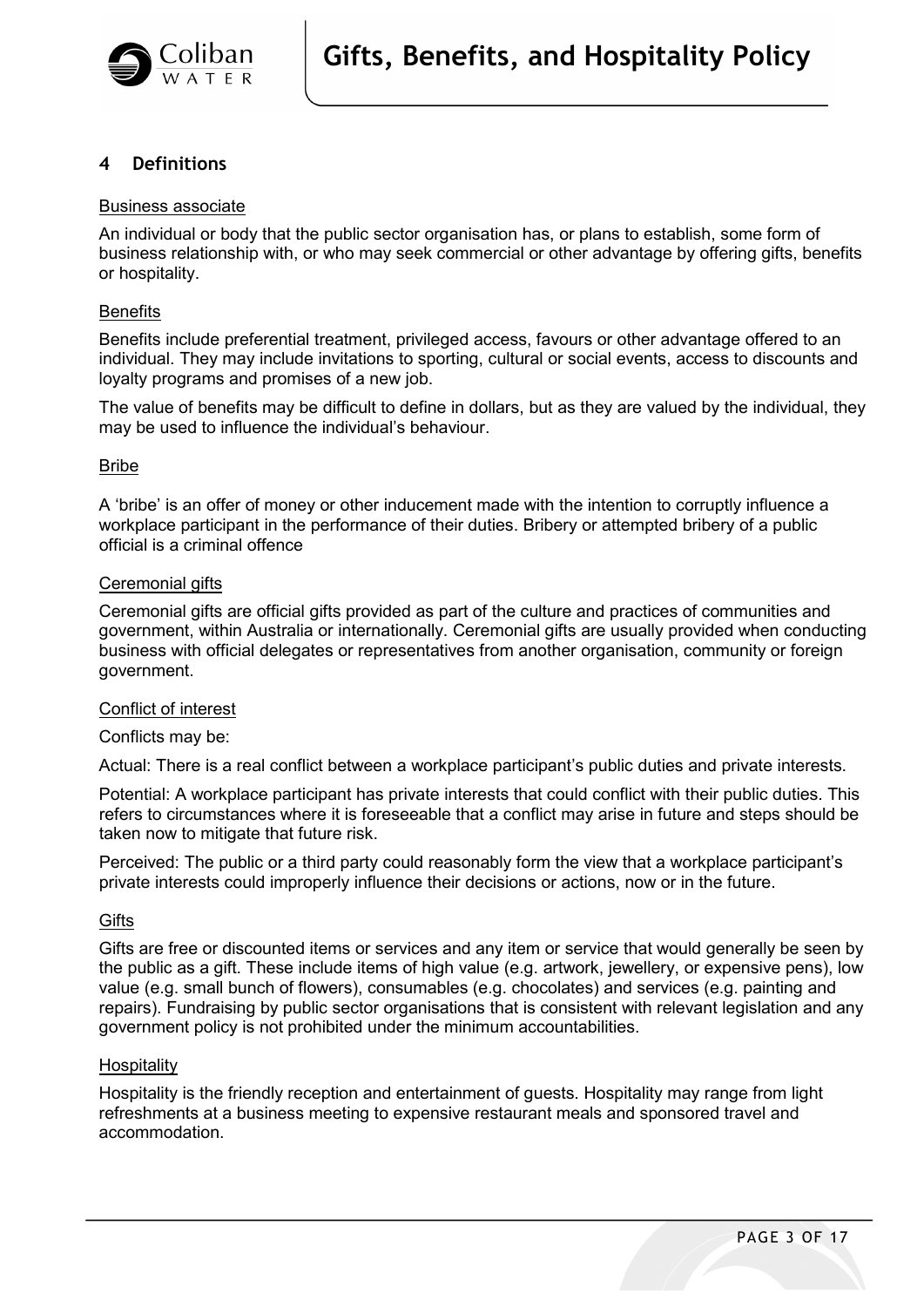

## Legitimate business benefit

A gift, benefit or hospitality may have a legitimate business benefit if it furthers the conduct of official business or other legitimate goals of the public sector organisation, the public sector or the State.

#### Public official

Public official has the same meaning as section 4 of the *Public Administration Act 2004* and includes, public sector employees, statutory office holders and directors of public entities.

#### Public register

A public register is a record, preferably digital, of a subset of the information contained in a register, for publication as required by the minimum accountabilities. Guidance regarding the information that should be published is provided in the *[Victorian Public Sector Commission Policy Guide.](https://vpsc.vic.gov.au/html-resources/gifts-benefits-hospitality-policy-guide/)*

#### **Register**

A register is a record, preferably digital, of all declared gifts, benefits and hospitality. Guidance regarding the information that should be recorded is provided in the Policy Guide.

#### Token offer

A token offer is a gift, benefit or hospitality that is of inconsequential or trivial value to both the person making the offer and the recipient (such as basic courtesy) and that is also likely to be perceived by the wider community to be of inconsequential or trivial value.

#### Non-token offer

A non-token offer is a gift, benefit or hospitality that is not a token offer.

# **5 Management of offers of gifts, benefits and hospitality**

This section sets out the process for accepting, declining and recording offers of gifts, benefits and hospitality.

#### 5.1 Conflict of interest and reputational risks

When deciding whether to accept an offer, workplace participants should first consider if the offer could be perceived as influencing them in performing their duties, or lead to reputational damage. The more valuable the offer, the more likely that a conflict of interest or reputational risk exists.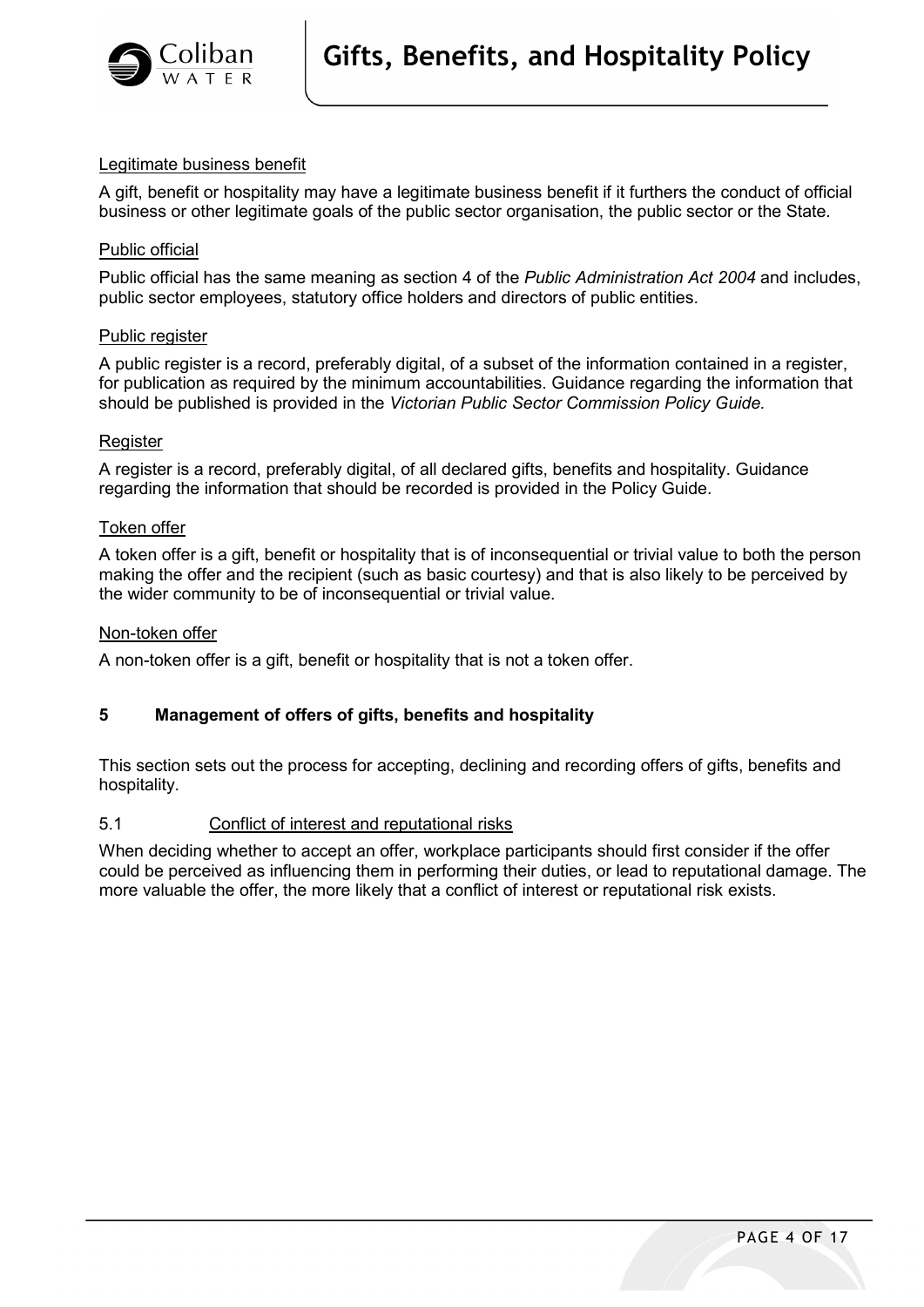

# **Figure 1. GIFT test**

This table is a useful tool when considering how to respond to a gift offer.

| G | Giver            | Who is offering the gift, benefit or hospitality and what is their relationship to me?<br>Does my role require me to select contractors, award grants, regulate industries or determine<br>government policies? Could the person or organisation benefit from a decision I make?                                                                    |
|---|------------------|-----------------------------------------------------------------------------------------------------------------------------------------------------------------------------------------------------------------------------------------------------------------------------------------------------------------------------------------------------|
|   | <b>Influence</b> | Are they seeking to gain an advantage or influence my decisions or actions?<br>Has the gift, benefit or hospitality been offered to me publicly or privately? Is it a courtesy or a<br>token of appreciation or valuable non-token offer? Does its timing coincide with a decision I am<br>about to make or my endorsement of a product or service? |
| F | <b>Favour</b>    | Are they seeking a favour in return for the gift, benefit or hospitality?<br>Has the gift, benefit or hospitality been offered honestly? Has the person or organisation made<br>several offers over the last 12 months? Would accepting it create an obligation to return a favour?                                                                 |
|   | <b>Trust</b>     | Would accepting the gift, benefit or hospitality diminish public trust?<br>How would the public view acceptance of this gift, benefit or hospitality? What would my<br>colleagues, family, friends or associates think?                                                                                                                             |

# 5.2 Requirement for refusing offers (prohibited offers)

Workplace participants should consider the GIFT test at Figure 1 and the requirements below to help decide whether to refuse an offer. The following gift offers are prohibited and must be refused:

- likely to influence them, or be perceived to influence them, in the course of their duties of that raise an actual, potential or perceived conflict of interest;
- could bring them, Coliban Water or the public sector into disrepute, for example, the offer is inconsistent with community expectations;
- made by a person or organisation about which they will likely make or influence a decision (this also applies to processes involving grants, sponsorship, regulation, enforcement or licensing), particularly offers:
	- made by a current or prospective supplier;
	- made by a person or organisation with a business relationship with Coliban Water

• made during a procurement or tender process by a person or organisation involved in the process;

- likely to be a bribe or inducement to make a decision or act in a particular way;
- that extend to their relatives or friends;
- of money, or used in a similar way to money, or something easily converted to money;
- where, in relation to hospitality and events, Coliban Water will already be sufficiently represented to meet its business needs;
- where acceptance could be perceived as endorsement of a product or service, or acceptance would unfairly advantage the sponsor in future procurement decisions;
- made by a person or organisation with a primary purpose to lobby Ministers, Members of Parliament or public sector organisations; or
- made in secret.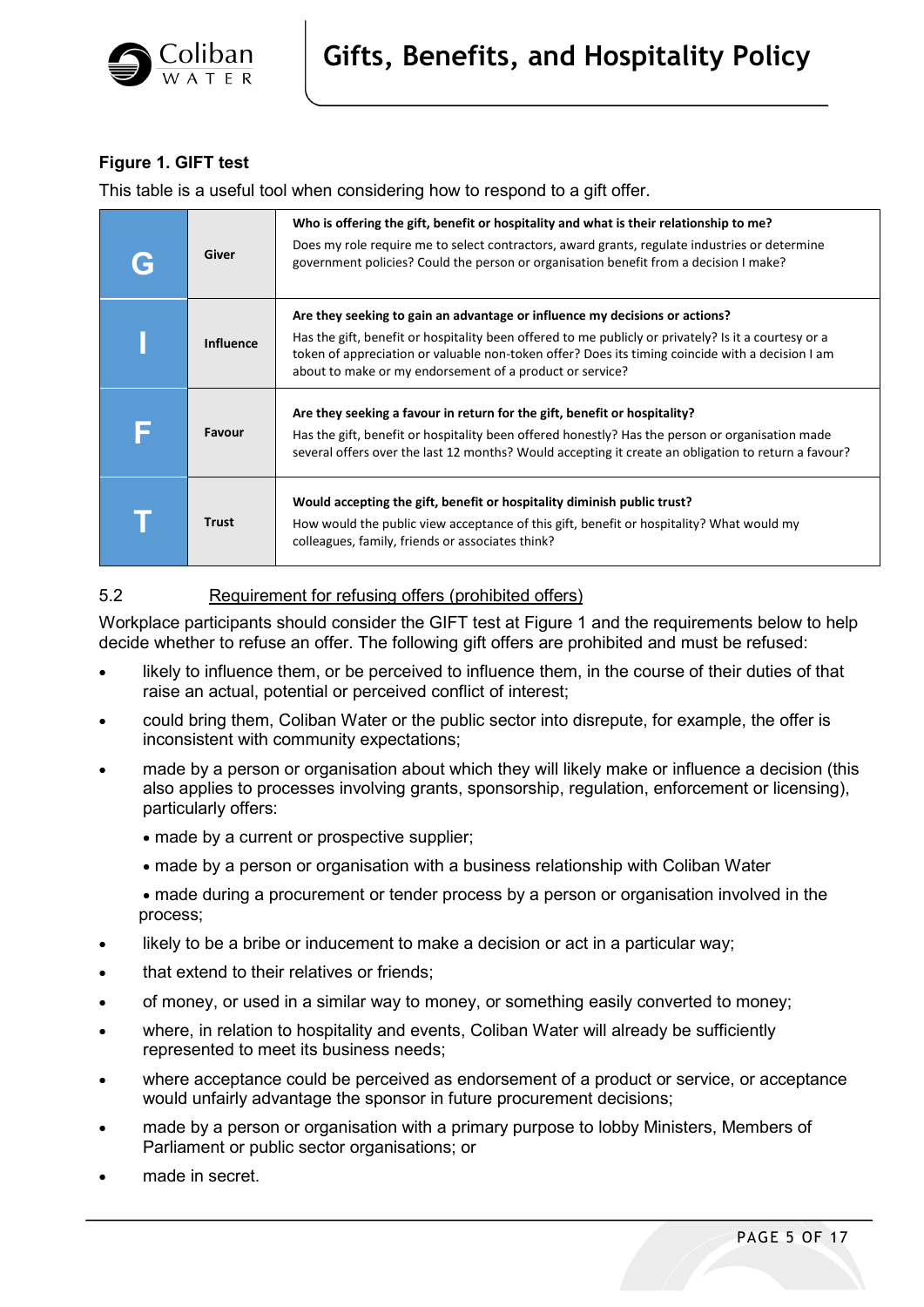

If a workplace participant considers they have been offered a bribe or inducement, the offer must be reported to the Manager Director or the Executive General Manager, Strategy and Governance (who should report any criminal or corrupt conduct to Victoria Police or the Independent Broad-based Anticorruption Commission).

# 5.3 Token offers

A token offer is an offer of a gift, benefit or hospitality that is of inconsequential or trivial value to both the person making the offer and the workplace participant and that is also likely to be perceived by the wider community to be of inconsequential or trivial value. It may include promotional items such as pens and note pads, and modest hospitality that would be considered a basic courtesy, such as light refreshments during a meeting.

Consistent with the VPSC's minimum accountabilities, Coliban Water have adopted the position that all offers worth \$50 or less are likely to be able to be considered token offers.

Workplace participants may generally accept and retain token offers without approval or declaring the offer, as long as the offer is not prohibited, including that it does not create a conflict of interest or lead to reputational damage.

# 5.4 Non-token offers

Workplace participants can only accept non-token offers if the gift is not a prohibited offer and in particular, the offer does not raise an actual, potential or perceived conflict of interest or have the potential to bring the workplace participant, Coliban Water or the public sector into disrepute. In addition, there must be is a legitimate business reason for acceptance, that is, the offer is made in the course of the workplace participant's official duties, relates to their responsibilities and has a benefit to Coliban Water, the public sector or the State.

Before accepting non-token offers, workplace participants should seek the approval of their line manager or the Executive General Manager, Strategy and Governance. In some cases, workplace participants may be offered a non-token gift or hospitality where there is no opportunity to seek approval prior to accepting. For example, they may be offered a wrapped gift that they later identify as being a non-token gift. In such cases, workplace particpants must seek approval with their manager or the Executive General Manager, Strategy and Governance as soon as is practicable after accepting the gift.

Where the gift would likely bring the workplace participant or Coliban Water into disrepute, the gift should be returned. If it represents a conflict of interest for the workplace participant, Coliban Water should either return the gift or transfer ownership to the organisation to mitigate this risk.

# 5.5 Ceremonial gifts

Ceremonial gifts are official gifts provided as part of the culture and practices of communities and government, within Australia or internationally. Ceremonial gifts should remain the property of the organisation, irrespective of value, and are to be accepted on behalf of Coliban Water. The receipt of ceremonial gifts should be recorded on Coliban Water's register but this information does not need to be published online.

# 5.6 Ownership of gifts offered to workplace participants

Except for ceremonial gifts (see clause 5.5) and gifts of significant value, workplace participants may retain ownership of non-token gift offers that are not prohibited and that have a legitimate business benefit as long as they have the approval of their manager or the Executive General Manager, Strategy and Governance.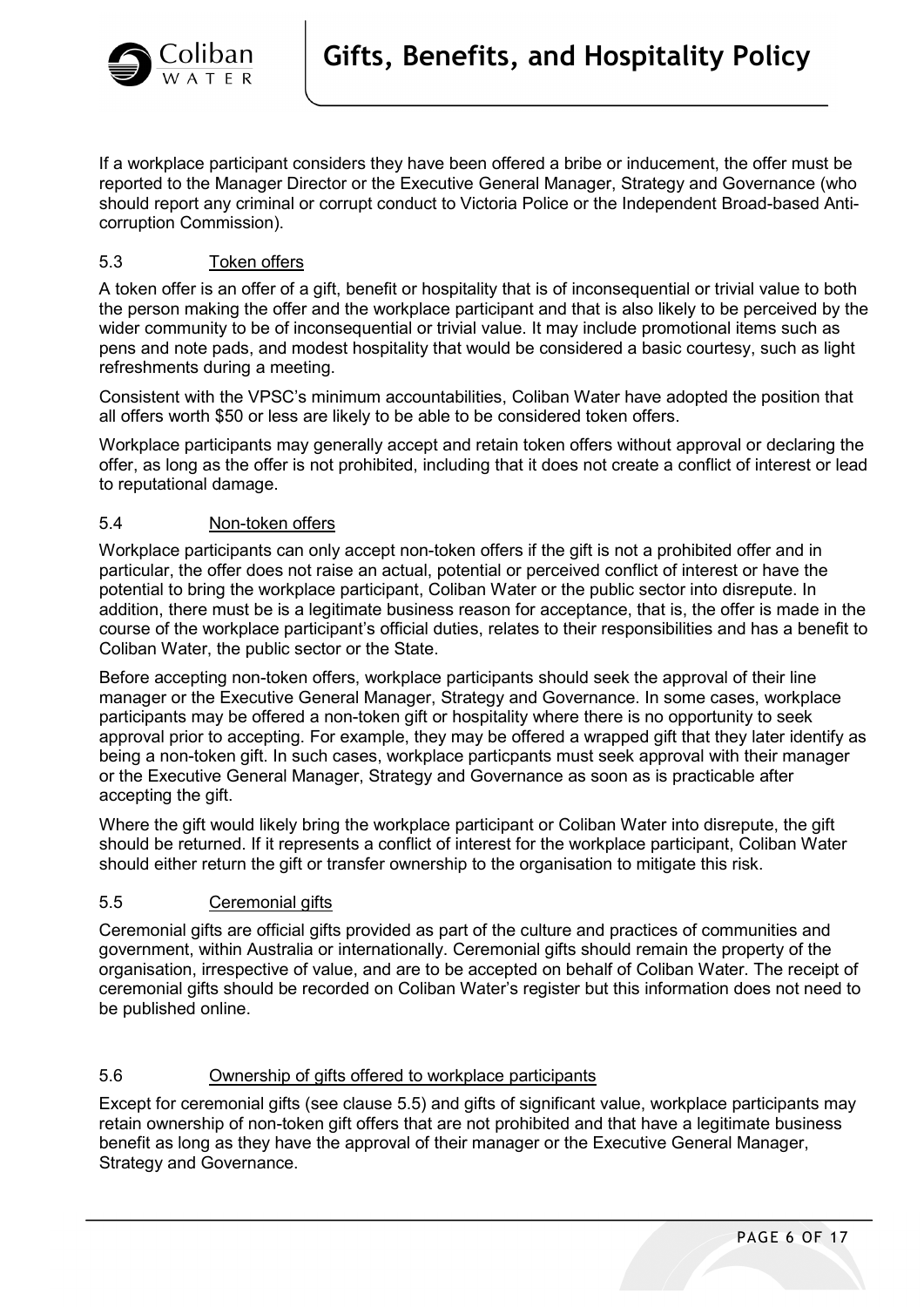

# 5.7 Recording non-token offers of gifts, benefits and hospitality

All non-token offers, whether accepted or declined, must be declared and recorded in Coliban Water's gifts, benefits and hospitality register. The business reason for accepting the non-token offer must be recorded in the register with sufficient detail to link the acceptance to the workplace participant's work functions and benefit to Coliban Water, the public sector or State.

Workplace participants should consider the following examples of acceptable and unacceptable levels of detail to be included in the register when recording the business reason:

#### Unacceptable

- "Networking"
- "Maintaining stakeholder relationships"

#### Acceptable

- "I am responsible for evaluating and reporting on the outcomes of Coliban Water's sponsorship of Event A. I attended Event A in an official capacity and reported back to Coliban Water on the event."
- "I presented to a visiting international delegation. The delegation presented me with a cultural item worth an estimated \$200. Declining the gift would have caused offence. The gift was accepted on behalf of Coliban Water."

Gift offers are to be declared using the Gifts, Benefits, and Hospitality Declaration Form shown at Appendix 1. This is an online form accessed through the intranet. Once workplace participants have completed Part A of the form, they are required to nominate a manager to complete Part B of the form – this might be their line manager or the Executive General Manager, Strategy and Governance.

The information captured in the declaration form is used to populate Coliban Water's Gifts, Benefits and Hospitality register. Access to the Gifts, Benefits and Hospitality register is restricted to relevant persons with Coliban Water.

The Managing Director will provide a report to the Audit Committee at least annually on the administration and quality control of the gifts, benefits and hospitality policy, processes and register. The report will include analysis of Coliban Water's gifts, benefits and hospitality risks (including multiple offers from the same source and offers from business associates), risk mitigation measures and any proposed improvements.

For transparency and to meet the VPSC's accountabilities, a subset of the information contained in the gifts, benefits and hospitality register will be published on Coliban Water's website annually. Registers for both the most recent and the previous financial year must be reported on the website.

## 5.8 Repeat offers

Receiving multiple offers (token or non-token) from the same person or organisation can generate a stronger perception that the person or organisation could influence you. Workplace participants should refuse repeat offers from the same source if they create a conflict of interest or may lead to reputational damage.

#### 5.9 Hospitality provided by Victorian public sector organisations

Victorian public sector organisations may provide hospitality to stakeholders, as part of their functions. Before accepting hospitality provided by a Victorian public sector organisation, workplace participants should consider the requirements related to prohibited offers.

Offers of hospitality by a Victorian public sector organisation that is not a prohibited offer and where the reason for the workplace participant's attendance at the function is consistent with Coliban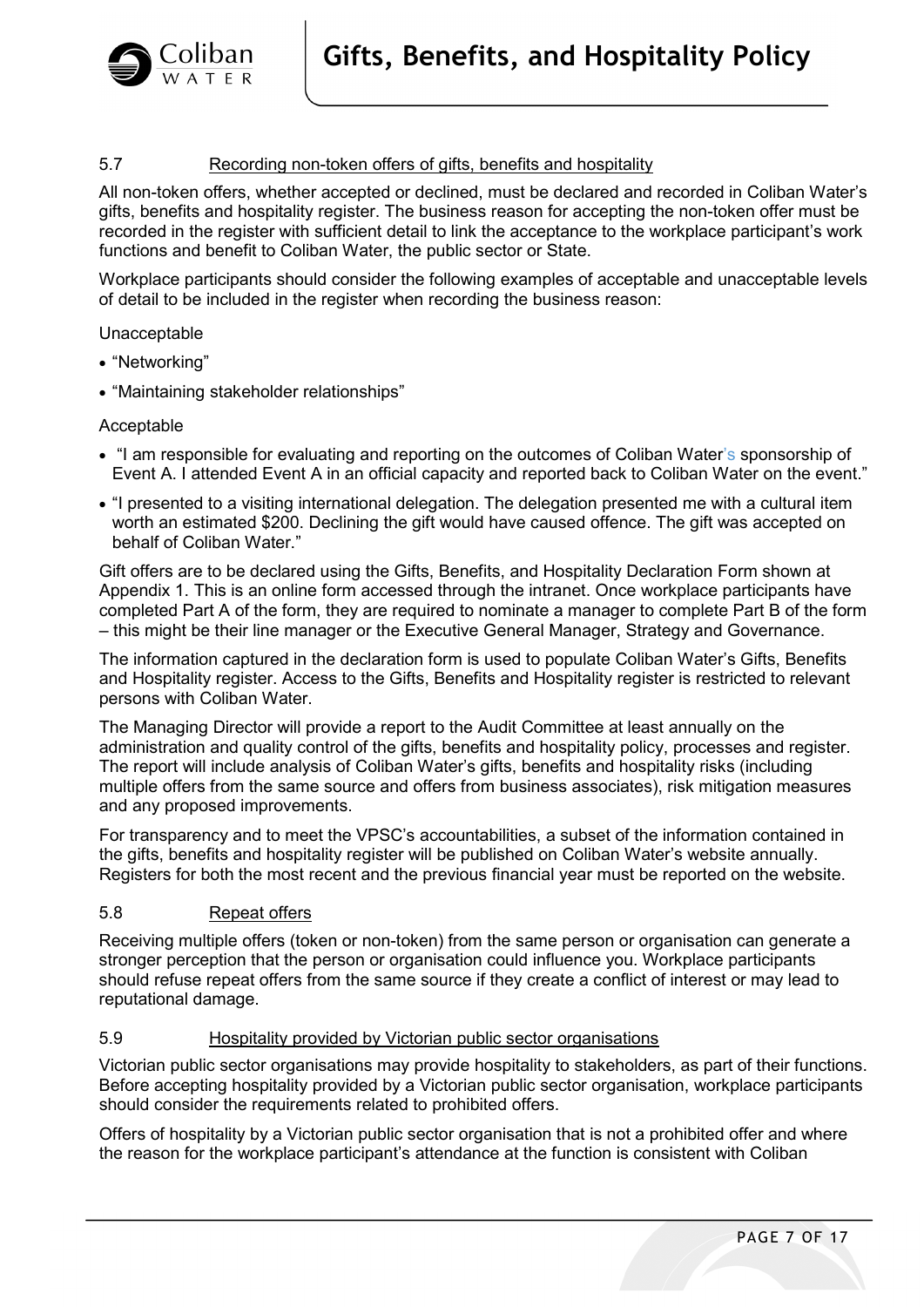

Water's functions and objectives and also with their role do not need to be declared or reported as a gift, benefit or hospitality.

# 5.10 Official business events

An official business event is an event hosted by an organisation where it is in the public interest for a workplace participant to attend. These invitations are different to gifts, benefits and hospitality offers (including instances of hospitality provided by Victorian public sector organisations – clause 5.9) and include seminars, conferences and working lunches.

Official business events need to have a tangible connection to an workplace participant's role and be directly related to Coliban Water's work.

Most official business events fall under five categories:

- *funded service delivery* opportunities to observe the delivery of programs funded by state government grants
- *stakeholder engagement* opportunities to develop networks with people interested in the similar activities
- *sector knowledge –* opportunities to develop a deeper knowledge of the industry and to improve government programs
- *business leveraging*  opportunities to network with partners interested in investment and collaboration
- *professional knowledge*  opportunities to maintain knowledge relating to a qualification (*e.g. CPD points*), build expertise in a technical field or become acquainted with industry changes.

In addition to those five categories, there are situations where it is in the public interest for the public service to be represented in some capacity. Those include:

- *state functions* attending an event or function hosted by the Government or the Governor
- *accompanying the Minister* supporting a government spokesperson (including Ministers and Parliamentary Secretaries) in the execution of their duties
- *government events*  attending a function organised and hosted by another government agency or public sector entity
- *industry stakeholders*  attending an event hosted by industry or community stakeholders where attendance provides a legitimate business benefit.

Workplace participants can attend an official business event when:

- the invitation was extended by the event host rather than a third party
- the event is directly related to their official duties
- it is for a business purpose consistent with Coliban Water's functions and objectives
- it is in the public interest and the best interests of Coliban Water to be represented at the event
- the activities and level of hospitality at the event is consistent with community expectations
- there is no conflict of interest (real, potential or perceived) for the workplace participant to attend
- attending the event will not bring the workplace participant, Coliban Water, or the public service into disrepute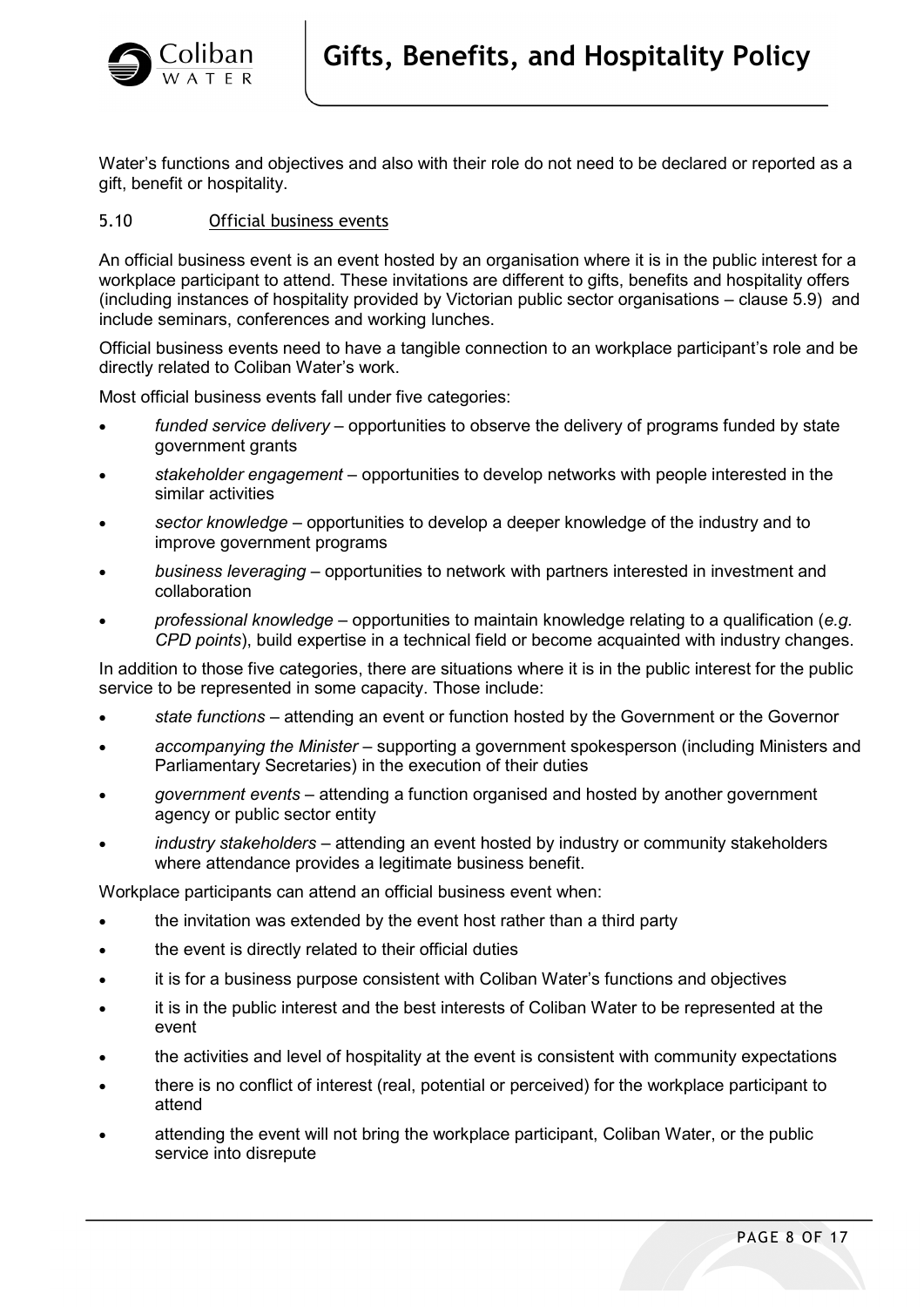

• the host does not have an interest in any business decision the workplace participant is likely to make or influence as part of their official duties.

Before an official business event invitation is accepted, workplace participants should consider:

- whether the workplace participant is the most appropriate person to attend
- the number of people from Coliban Water attending
- what the workplace participant's purpose to attend is to present, develop work skills or purely out of interest
- whether the offer is for an official business event or is a gift.

Events that provide a personal benefit or are limited to providing hospitality and serve no business purpose can be regarded as an official business event only if non-attendance would bring Coliban Water into disrepute.

Workplace participants are required to declare invitations to attend official business events using the Official business events attendance declaration form (see Appendix 2). This is an online form accessed through the intranet. This form is designed to assist workplace participants decide whether the offer should be accepted.

Invititations to events that do not meet the rules for an Official Business Event need to be declared using the Gifts, Benefits and Hospitality declaration form.

# **6 Management of the provision of gifts, benefits and hospitality**

This section sets out the requirements for providing gifts, benefits and hospitality.

# **Figure 2. HOST test**

| <b>Hospitality</b> | To whom is the gift or hospitality being provided?<br>Will recipients be external business partners, or individuals of the host organisation?                                                                                                                                                                                                         |
|--------------------|-------------------------------------------------------------------------------------------------------------------------------------------------------------------------------------------------------------------------------------------------------------------------------------------------------------------------------------------------------|
| <b>Objectives</b>  | For what purpose will hospitality be provided?<br>Is the hospitality being provided to further the conduct of official business? Will it promote and support<br>government policy objectives and priorities? Will it contribute to staff wellbeing and workplace<br>satisfaction?                                                                     |
| <b>Spend</b>       | Will public funds be spent?<br>What type of hospitality will be provided? Will it be modest or expensive, and will alcohol be provided<br>as a courtesy or an indulgence? Will the costs incurred be proportionate to the benefits obtained?                                                                                                          |
| Trust              | Will public trust be enhanced or diminished?<br>Could you publicly explain the rationale for providing the gift or hospitality? Will the event be<br>conducted in a manner which upholds the reputation of the public sector? Have records in relation to<br>the gift or hospitality been kept in accordance with reporting and recording procedures? |

# 6.1 Requirements for providing gifts, benefits and hospitality

Gifts, benefits and hospitality may be provided when welcoming guests, to facilitate the development of business relationships, further public sector business outcomes and to celebrate achievements.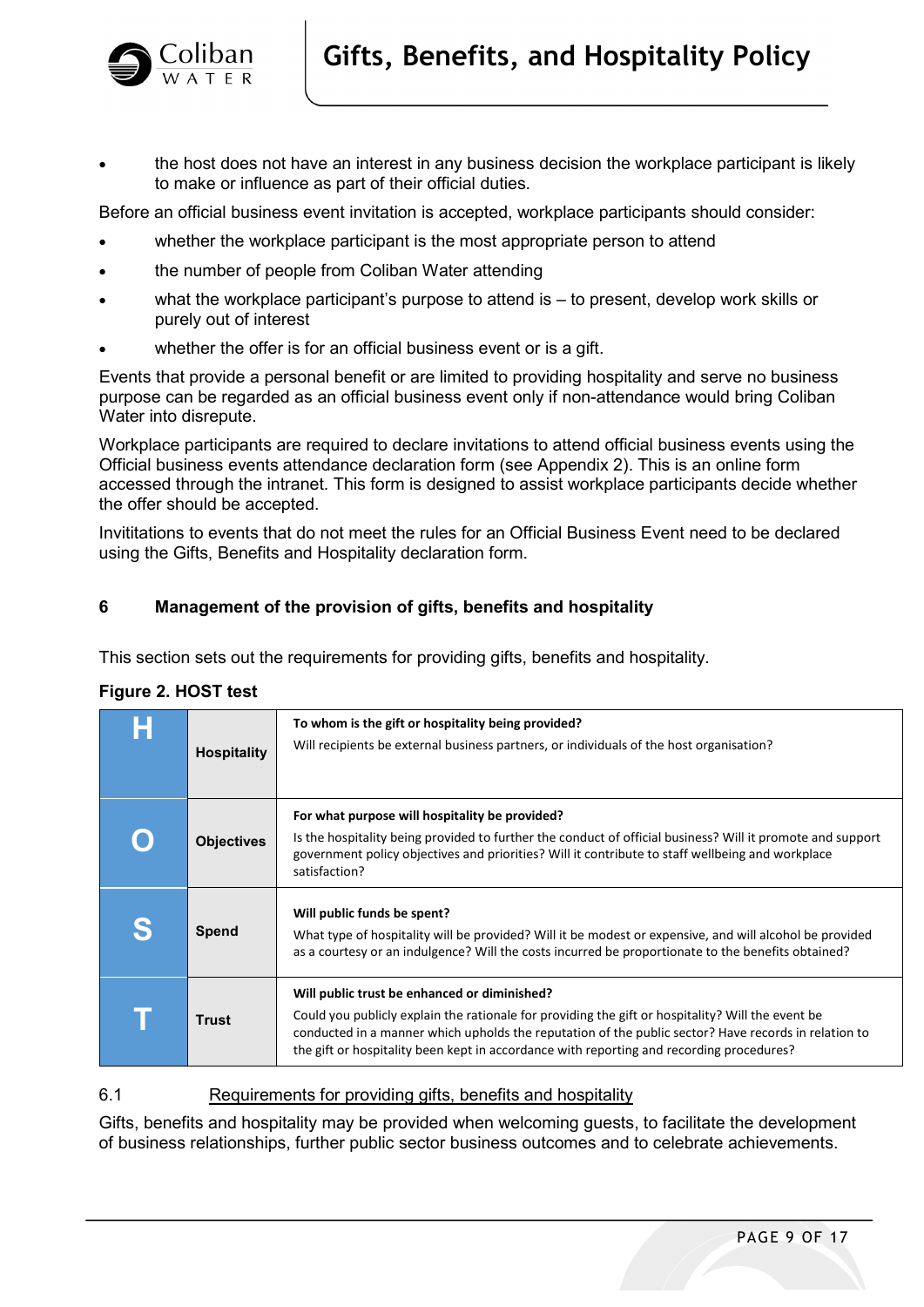

When deciding whether to provide gifts, benefits or hospitality or the type of gift, benefit or hospitality to provide, workplace participants must ensure:

- any gift, benefit or hospitality is provided for a business reason that furthers the conduct of official business or other legitimate organisational goals, or promotes and supports government policy objectives and priorities;
- that any costs are proportionate to the benefits obtained for the State, and would be considered reasonable in terms of community expectations (the 'HOST' test at Figure 2 is a good reminder of what to think about in making this assessment); and
- it does not raise an actual, potential or perceived conflict of interest.

## 6.2 Containing costs

Workplace participants should contain costs involved with providing gifts, benefits and hospitality wherever possible, and should comply with the financial probity and efficient use of resources guidance outlined in the Code of Conduct for Victorian Public Sector Employees and the Code of Conduct for Directors of Public Entities. The following questions may be useful to assist workplace participants to decide on the type of gift, benefit or hospitality to provide:

- Will the cost of providing the gift, benefit or hospitality be proportionate to the potential benefits?
- Is an external venue necessary or does the organisation have facilities to host the event?
- Is the proposed catering or hospitality proportionate to the number of attendees?
- Does the size of the event and number of attendees align with intended outcomes?
- Is the gift symbolic, rather than financial, in value?
- Will providing the gift, benefit or hospitality be viewed by the public as excessive?

# **7 Breaches**

Disciplinary action consistent with relevant industrial instruments and legislation, including dismissal, may be taken where a workplace participant fails to adhere to this policy. This includes where a workplace participant fails to avoid wherever possible or identify, declare and manage a conflict of interest related to gifts, benefits and hospitality in accordance with Coliban Water's Conflict of Interest Policy.

Actions inconsistent with this policy may constitute misconduct under the *Public Administration Act 2004*, which includes:

- breaches of the binding Code of Conduct for Victorian Public Sector Employees and Code of Conduct for Directors of Public Entities, such as sections of the codes covering conflict of interest, public trust and gifts and benefits; and
- workplace participants making improper use of their position.

For further information on managing breaches of this policy, please contact the Executive General Manager, Strategy and Governance.

Coliban Water will communicate its policy on the offering and provision of gifts, benefits and hospitality to contractors, consultants and other business associates. Those identified as acting inconsistently with this policy may be subject to contract re-negotiation, including termination.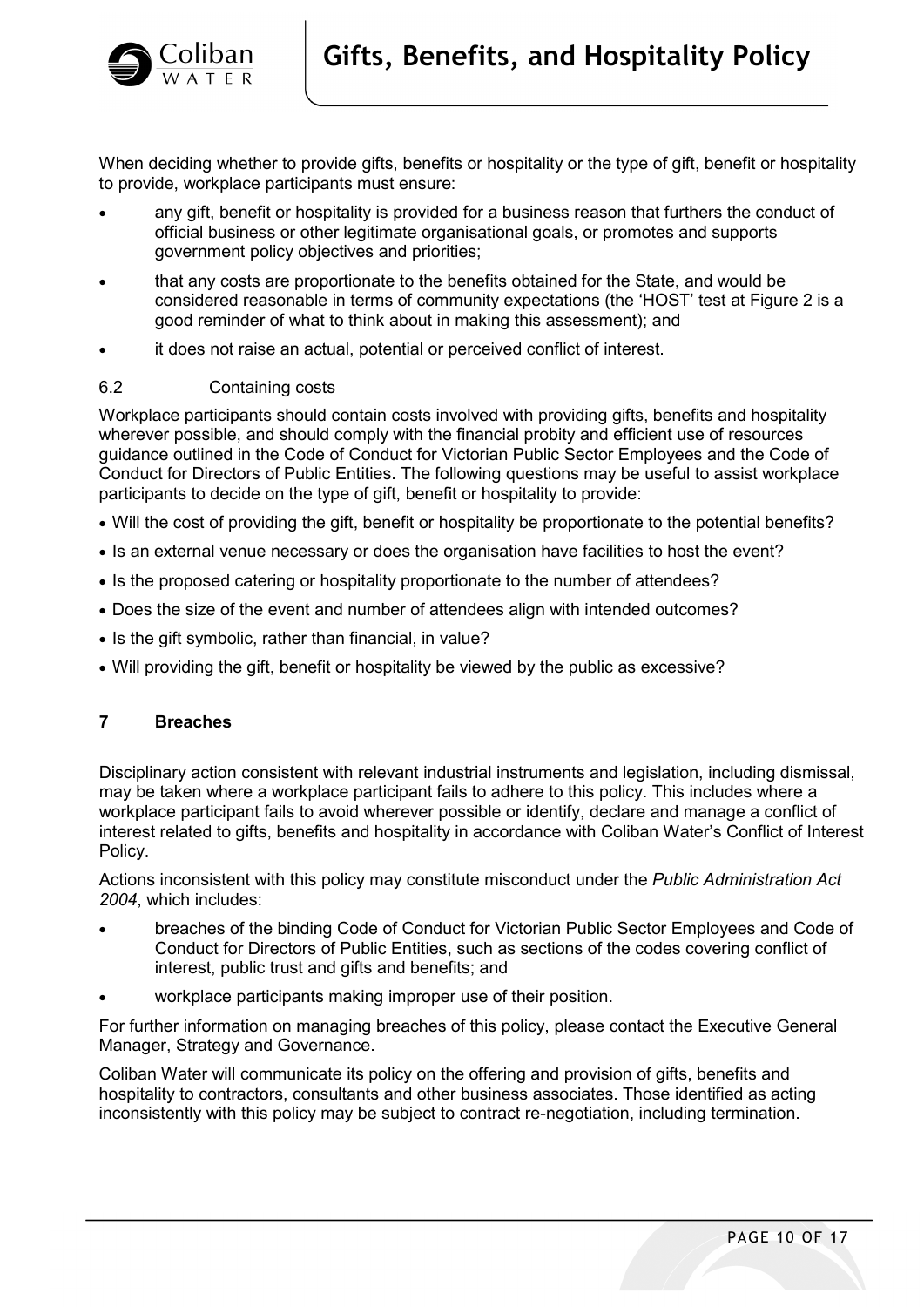

## **8 Speak up**

Workplace participants who consider that gifts, benefits and hospitality or conflicts of interest within Coliban Water may not have been declared or are not being appropriately managed should speak up and notify their manager or the Executive General Manager, Strategy & Governance. Workplace participants who believe they have observed corrupt conduct in their colleagues may also make a public interest disclosure directly to the Independent Based-based Anti-corruption Commission (IBAC). For more information refer to Coliban Water's Public Interest Disclosure Procedure.

Coliban Water will take decisive action, including possible disciplinary action, against individuals who discriminate against or victimise those who speak up in good faith.

## **9 Contacts for further information**

A conflict of interest resulting from the acceptance of a gift, benefit or hospitality is not always clear to those who have them. Workplace participants who are unsure about accepting a gift, benefit or hospitality, or the application of this policy, should ask their manager or the Executive General Manager, Strategy and Governance for advice.

## **10 Human Rights Statement**

It is considered that this policy does not impact negatively on any rights identified in the Charter of Human Rights Act (2006). Coliban Water is committed to consultation and cooperation between management and employees. Coliban Water will formally involve the Employee Consultative Committee in any workplace change that may affect employees.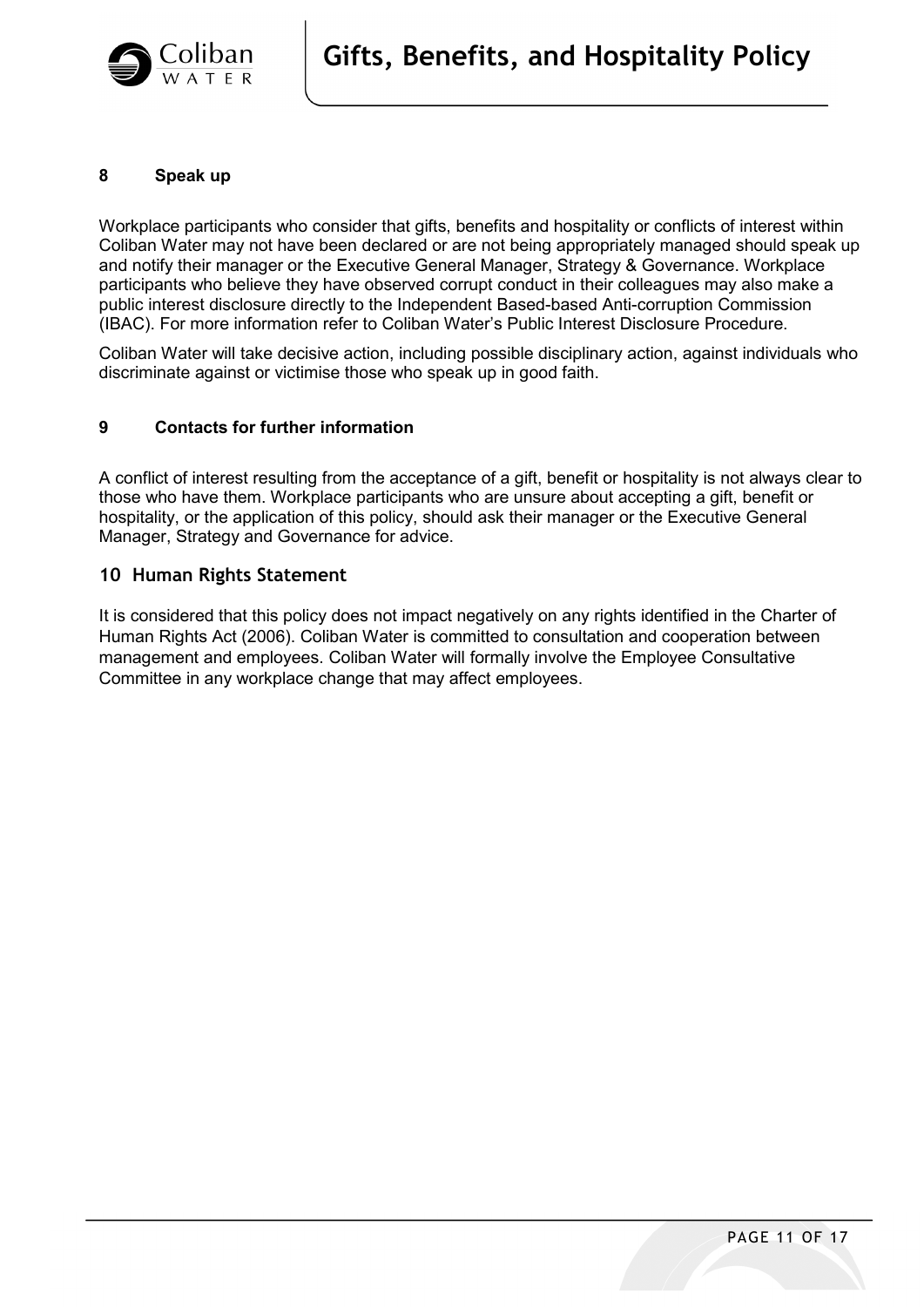

# **Schedule A – Minimum accountabilities**

# **Workplace participants offered gifts, benefits and hospitality:**

- 1. Do not, for themselves or others, seek or solicit gifts, benefits and hospitality.
- 2. Refuse all offers of gifts, benefits and hospitality that:
- are money, items used in a similar way to money, or items easily converted to money
- give rise to an actual, potential or perceived conflict of interest;
- may adversely affect their standing as a public official or which may bring their public sector employer or the public sector into disrepute; or
- are non-token offers without a legitimate business benefit.
- 3. Declare all non-token offers (valued at \$50 or more) of gifts, benefits and hospitality (whether accepted or declined) on their organisation's register, and seek written approval from their manager or organisational delegate to accept any non-token offer.
- 4. Refuse bribes or inducements and report inducements and bribery attempts to the head of the public sector organisation or their delegate (who should report any criminal or corrupt conduct to Victoria Police or the Independent Broad-based Anti-corruption Commission).

# **Workplace participants providing gifts, benefits and hospitality:**

- 5. Ensure that any gift, benefit and hospitality is provided for a business purpose in that it furthers the conduct of official business or other legitimate organisational goals, or promotes and supports government policy objectives and priorities.
- 6. Ensure that any costs are proportionate to the benefits obtained for the State, and would be considered reasonable in terms of community expectations.
- 7. Ensure that when hospitality is provided, individuals demonstrate professionalism in their conduct, and uphold their obligation to extend a duty of care to other participants.

#### **Heads of public sector organisations:**

- 8. Establish, implement and review organisational policies and processes for the effective management of gifts, benefits and hospitality that comprehensively address these minimum accountabilities.
- 9. Establish and maintain a register for gifts, benefits and hospitality offered to public officials that, at a minimum, records sufficient information to effectively monitor, assess and report on these minimum accountabilities.
- 10. Communicate and make clear within the organisation that a breach of the gifts, benefits and hospitality policies or processes may constitute a breach of binding codes of conduct and may constitute criminal or corrupt conduct, and may result in disciplinary action.
- 11. Establish and communicate a clear policy position to business associates on the offering of gifts, benefits and hospitality to employees, including possible consequences for a business associate acting contrary to the organisation's policy position. This must take into consideration any whole of Victorian Government supplier codes of conduct.
- 12. Report at least annually to the organisation's audit committee on the administration and quality control of its gifts, benefits and hospitality policy, processes and register. This report must include analysis of the organisation's gifts, benefits and hospitality risks (including repeat offers from the same source and offers from business associates), risk mitigation measures and any proposed improvements.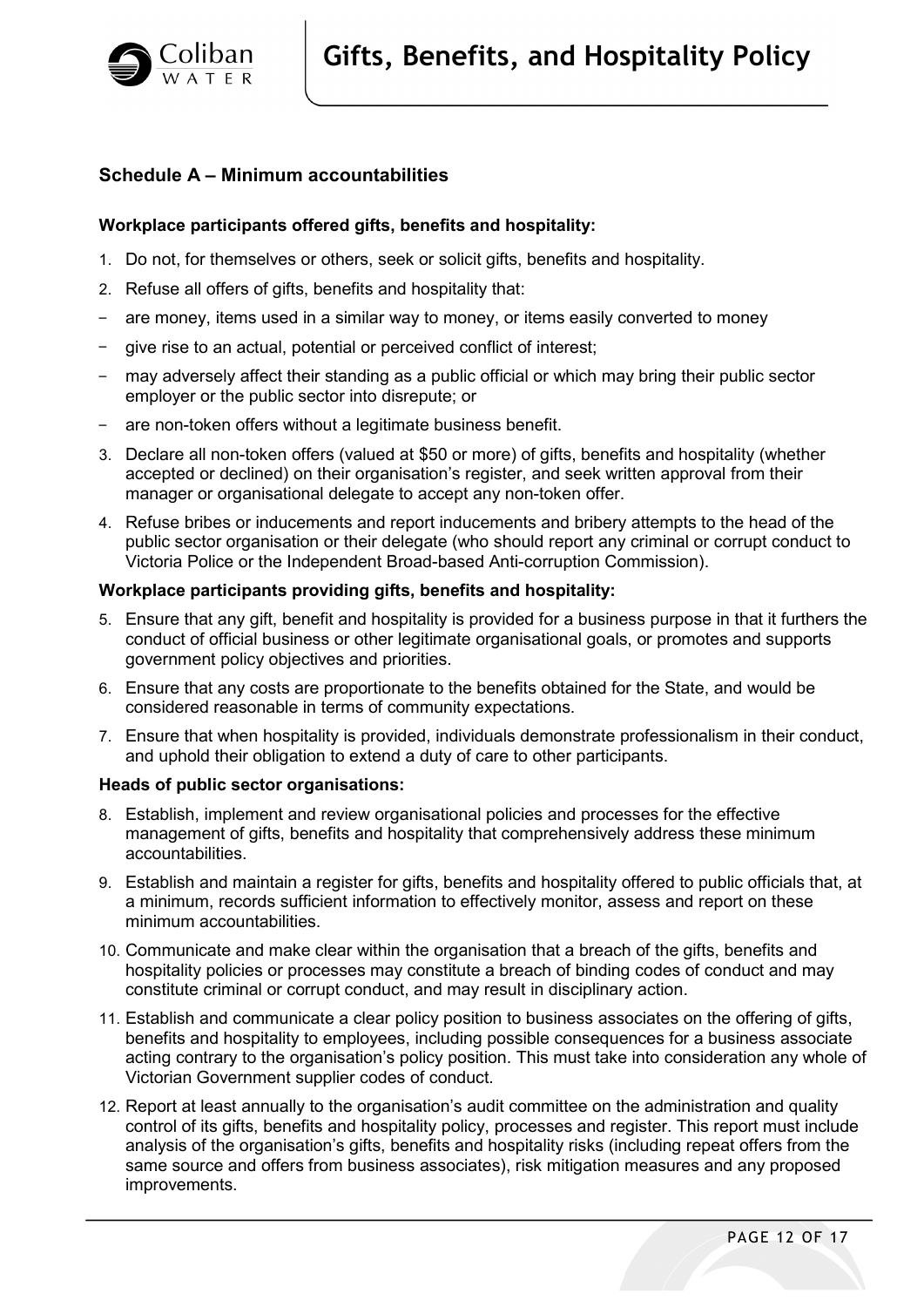

13. Publish the organisation's gifts, benefits and hospitality policy and register on the organisation's public website (applies only to organisations with an established website). The published register should cover the current and the previous financial year.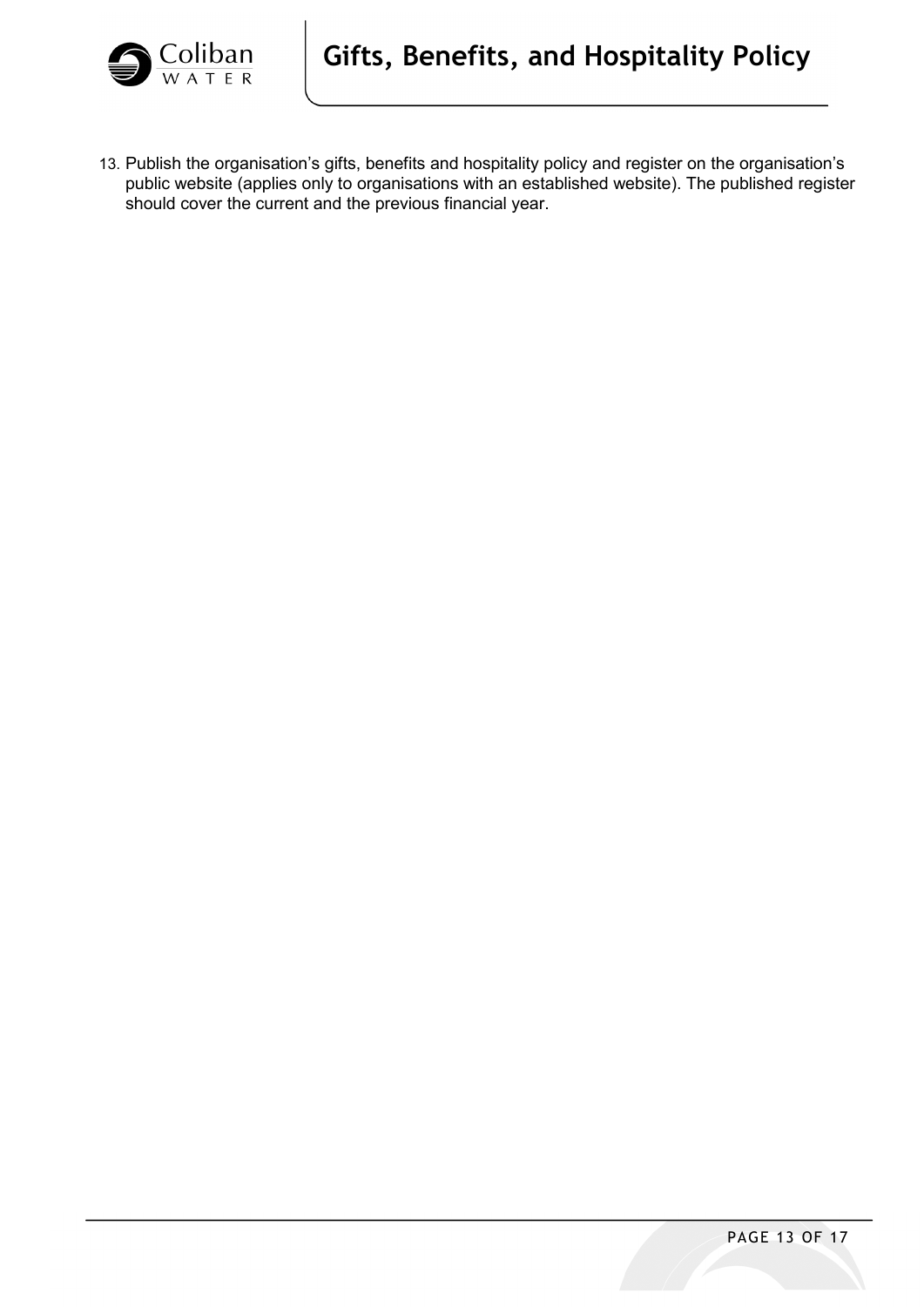

# **Appendix 1 – Gifts, benefits and hospitality declaration form**

| Part A - About the offer                                                                                                                                                                                                                   |                                                                                                                                                                 |
|--------------------------------------------------------------------------------------------------------------------------------------------------------------------------------------------------------------------------------------------|-----------------------------------------------------------------------------------------------------------------------------------------------------------------|
| Name of person receiving the offer                                                                                                                                                                                                         |                                                                                                                                                                 |
| Position of person receiving the offer                                                                                                                                                                                                     |                                                                                                                                                                 |
| Team or department of the person receiving the offer                                                                                                                                                                                       |                                                                                                                                                                 |
| Date gift was offered                                                                                                                                                                                                                      |                                                                                                                                                                 |
| Description of the gift, benefit or hospitality                                                                                                                                                                                            |                                                                                                                                                                 |
| Estimated or actual value of the offer                                                                                                                                                                                                     |                                                                                                                                                                 |
| Name of the person making the offer                                                                                                                                                                                                        |                                                                                                                                                                 |
| Position of the person making the offer                                                                                                                                                                                                    |                                                                                                                                                                 |
| Name of the organisation making the offer                                                                                                                                                                                                  |                                                                                                                                                                 |
| Type of organisation making the offer                                                                                                                                                                                                      | Supplier / Prospective tenderer / Industry stakeholder with<br>commercial interest / not for profit stakeholder / strategic<br>partner / other (please specify) |
| Why is the offer being made?                                                                                                                                                                                                               |                                                                                                                                                                 |
| Is the offer a prohibited gift (per the requirements in clause 5.2 of<br>the Gifts, Benefits and Hospitality Policy)                                                                                                                       |                                                                                                                                                                 |
| Is there a legitimate business benefit to Coliban Water or the<br>Victorian public sector for accepting the offer?                                                                                                                         | If yes, then the business benefit must be detailed                                                                                                              |
| For example:                                                                                                                                                                                                                               |                                                                                                                                                                 |
| Was it offered during your official duties?                                                                                                                                                                                                |                                                                                                                                                                 |
| Does it relate to your official responsibilities?<br>Does accepting bring any benefit to the agency, public sector or                                                                                                                      |                                                                                                                                                                 |
| State?                                                                                                                                                                                                                                     |                                                                                                                                                                 |
| Is the offer an official gift or a gift of cultural significance (a<br>ceremonial gift) provided when conducting business with official<br>delegates or representatives from another organisation, the<br>community or another government? | If yes, please provide details                                                                                                                                  |
| Was the offer accepted or declined?                                                                                                                                                                                                        | Accepted and retained by the person receiving the offer /<br>Accepted on behalf of the organisation / Accepted and<br>Donated to Charity / Declined             |
| If the gift was accepted and retained by the person receiving the gift,<br>what was the basis of the decision?                                                                                                                             | Obtained prior approval / To avoid being in breach of the<br>policy through no fault of my own                                                                  |
| I declare that the details above are accurate and complete.                                                                                                                                                                                | Your name:                                                                                                                                                      |
|                                                                                                                                                                                                                                            | Date:                                                                                                                                                           |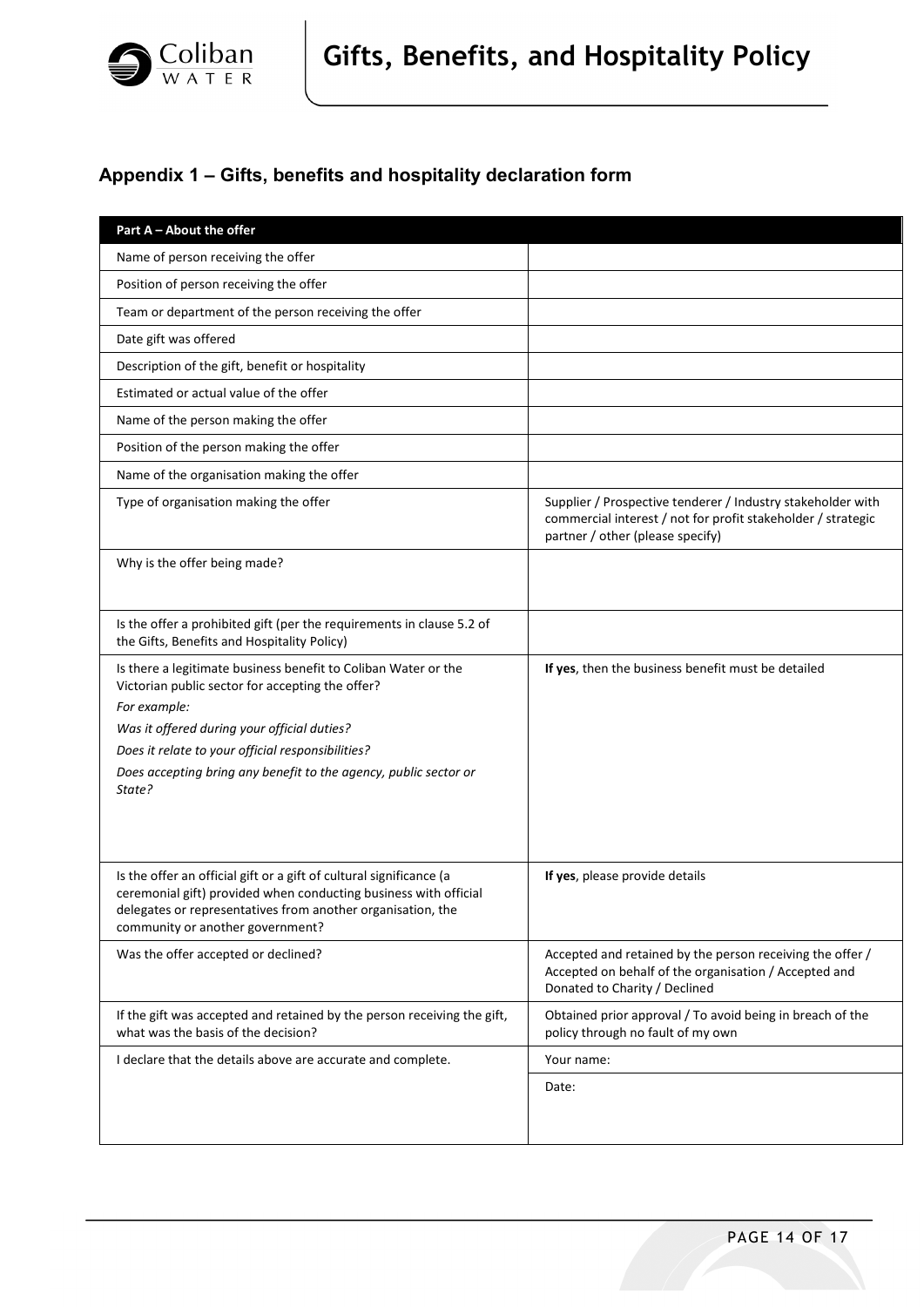

# **Gifts, Benefits, and Hospitality Policy**

| Part B - Manager to complete                                                                                                                                                                                                               |            |
|--------------------------------------------------------------------------------------------------------------------------------------------------------------------------------------------------------------------------------------------|------------|
| Your position                                                                                                                                                                                                                              |            |
| Your relationship to the person receiving the offer                                                                                                                                                                                        |            |
| Complete if the offer was declined                                                                                                                                                                                                         |            |
| I have reviewed this declaration form and submit it for inclusion on<br>our Gifts, Benefits & Hospitality Register.                                                                                                                        | Your name: |
|                                                                                                                                                                                                                                            |            |
|                                                                                                                                                                                                                                            | Date:      |
| Complete if the offer was accepted                                                                                                                                                                                                         |            |
| I have reviewed this declaration form and submit it for inclusion on<br>our Gifts, Benefits & Hospitality Register. I approve the acceptance of<br>this offer and confirm that, to the best of my knowledge, that<br>accepting this offer: | Your name: |
| does not raise an actual, potential or perceived conflict of<br>interest for the individual or myself; and                                                                                                                                 |            |
| will not bring the individual, myself, Coliban Water or the<br>$\bullet$<br>Victorian public sector into disrepute; and                                                                                                                    |            |
| will provide a clear and legitimate business benefit to Coliban<br>Water, the public sector or the State.                                                                                                                                  |            |
|                                                                                                                                                                                                                                            | Date:      |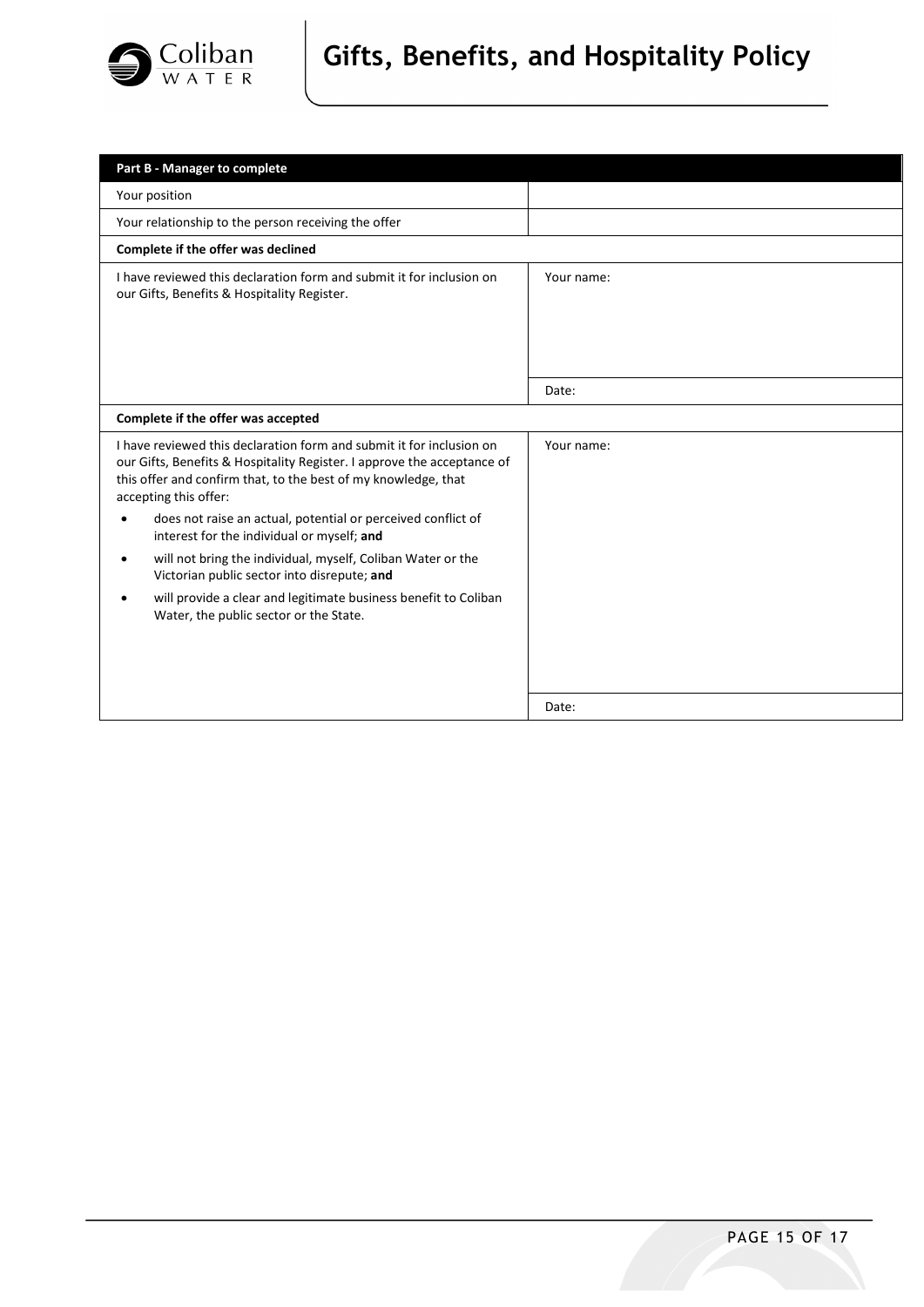

# **Appendix 2 –Official business events attendance declaration form**

| Workplace participant to complete                                                                                  |                                                                                                                                                                 |
|--------------------------------------------------------------------------------------------------------------------|-----------------------------------------------------------------------------------------------------------------------------------------------------------------|
| Name of person receiving the invitation                                                                            |                                                                                                                                                                 |
| Position of the person receiving the invitation                                                                    |                                                                                                                                                                 |
| Team or department of the person receiving the invitation                                                          |                                                                                                                                                                 |
| Date of Invitation                                                                                                 |                                                                                                                                                                 |
| Name of the event                                                                                                  |                                                                                                                                                                 |
| Brief description of the event                                                                                     |                                                                                                                                                                 |
| Type of event                                                                                                      |                                                                                                                                                                 |
| Date and time for the event                                                                                        |                                                                                                                                                                 |
| Location for the event                                                                                             |                                                                                                                                                                 |
| Estimated or actual value of a ticket to the event                                                                 |                                                                                                                                                                 |
| Name of the person extending the invitation                                                                        |                                                                                                                                                                 |
| Position of the person extending the invitation                                                                    |                                                                                                                                                                 |
| Name of the organisation extending the invitation                                                                  |                                                                                                                                                                 |
| Type of organisation extending the invitation                                                                      | Supplier / Prospective tenderer / Industry stakeholder<br>with commercial interest / not for profit stakeholder /<br>strategic partner / other (please specify) |
| Is the person or organisation extending the invitation from the<br>organisation hosting or organising the event?   |                                                                                                                                                                 |
| If no, you must decline the invitation.                                                                            |                                                                                                                                                                 |
| Why is the invitation being extended to you?                                                                       |                                                                                                                                                                 |
| Is attending this event directly related to your official duties?                                                  |                                                                                                                                                                 |
| If yes, detail how your attendance is relevant to your role.                                                       |                                                                                                                                                                 |
| If no, you must decline the invitation.                                                                            |                                                                                                                                                                 |
| What business purpose does attending the event serve?                                                              |                                                                                                                                                                 |
| Does the host have a business interest in any decisions you are likely to<br>make as part of your official duties? |                                                                                                                                                                 |
| If yes, you must decline the invitation.                                                                           |                                                                                                                                                                 |
| Would accepting the invitation create an actual, potential or perceived<br>conflict of interest?                   |                                                                                                                                                                 |
| If yes, you must decline the invitation.                                                                           |                                                                                                                                                                 |
| Would accepting the invitation bring you, Coliban Water or the public<br>sector into disrepute?                    |                                                                                                                                                                 |
| If yes, you must decline the invitation.                                                                           |                                                                                                                                                                 |
| Is level of hospitality offered reasonable, proportionate and likely to<br>meet community expectations?            |                                                                                                                                                                 |
| If no, you must decline the invitation.                                                                            |                                                                                                                                                                 |